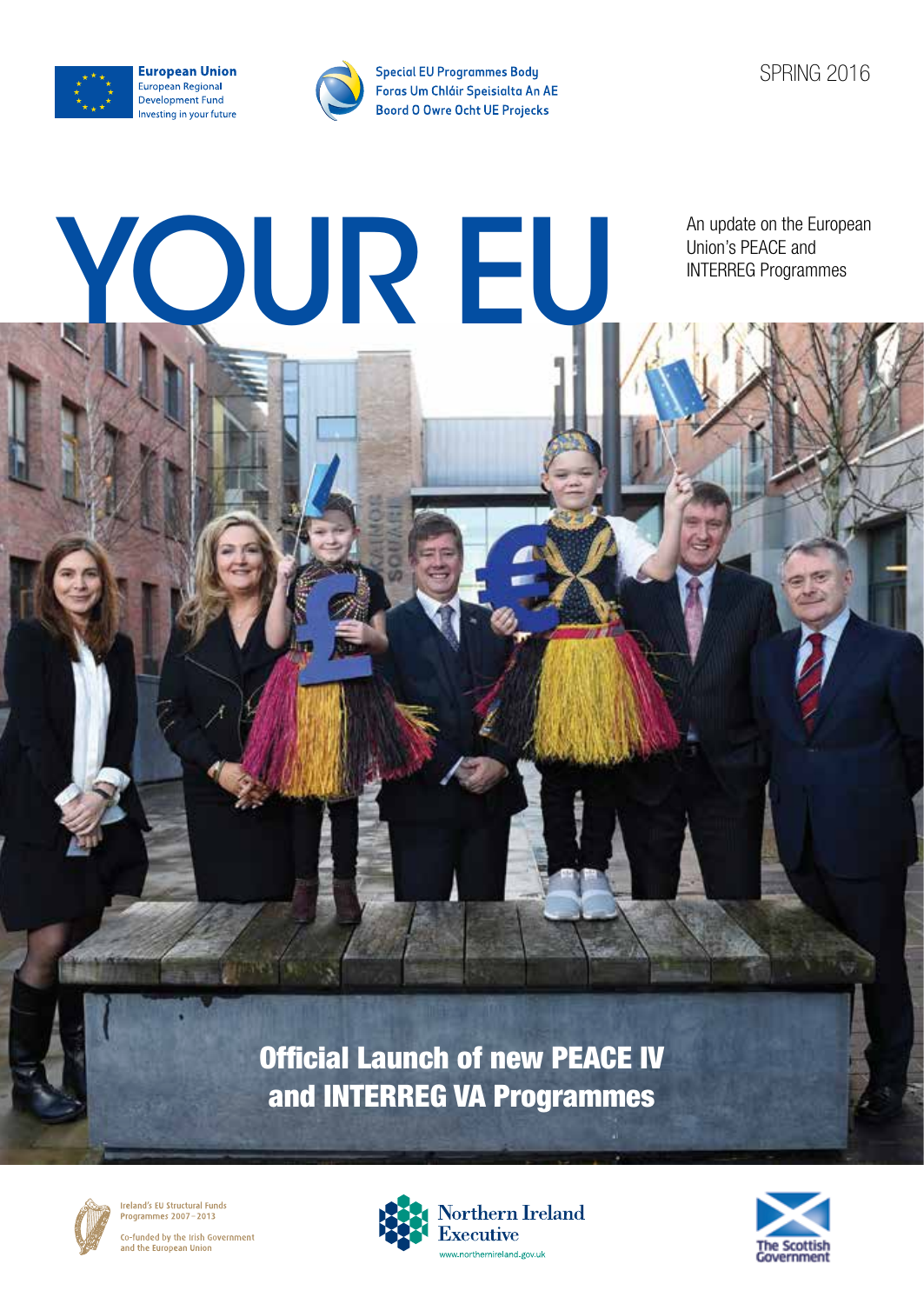#### YourEU! SPRING 2016

### **Contents**

#### Project News

- Page 4 New Programmes are officially launched
- Page 5 Drogheda Viaduct is completed
- Page 6 Termon project unveiled
- Page 7 Earls project launched

#### Real Life Interview

Pages  $8 - 9$  'Opening up a new dialogue – the Girdwood Community Hub'

#### News & Info

- Page 10 **INTERREG VA Programme Update**
- Page 11 Local Authority Funding Call opened
- Page 12 Funding Call for Victims and visit by HRH The Prince of Wales
- Page 13 Regional level call now open
- Page 14 Shared Education call now open

#### Project News

- Page 15 Siege Museum is opened to the public
- Page 16 Girdwood Community Hub Opens
- Page 17 Official opening of Fanad House Lighthouse
- Page 18 CHIPS project receives North-West Europe funding
- Page 19 **INTERREG VB/C Programmes Update**

### **Special EU Programmes Bodu** Foras Um Chláir Speisialta An AE **Boord O Owre Ocht UE Projecks**

The Special EU Programmes Body is a North/ South Implementation Body sponsored by the Department of Finance in Northern Ireland and the Department of Public Expenditure and Reform in Ireland. The Body was established on 2 December 1999, under the Agreement between the Government of the United Kingdom of Great Britain and Northern Ireland and the Government of Ireland (8 March 1999), which created the implementing bodies.

The Special EU Programmes Body's principal function is to provide the Managing Authority and Joint Technical Secretariat functions for the PEACE IV and INTERREG VA Territorial Co-operation Programmes (2014-2020). It also has a signposting and supporting role for projects wanting to engage with the INTERREG VB Transnational and INTERREG VC Inter-regional Programmes.

Your EU! ISSN:1750-6700 Published by the Special EU Programmes Body www.seupb.eu

To submit ideas, stories and photographs for the next issue, please e-mail communications@seupb.eu For additional copies of Your EU! or to be added to the database to receive an electronic copy contact us by e-mail at communications@seupb.eu

Editorial and Production Management: John McCandless **Copy Writing: John McCandless** 

Design: Page Setup This magazine is printed by Impro Printing Ltd.



Follow SEUPB on:

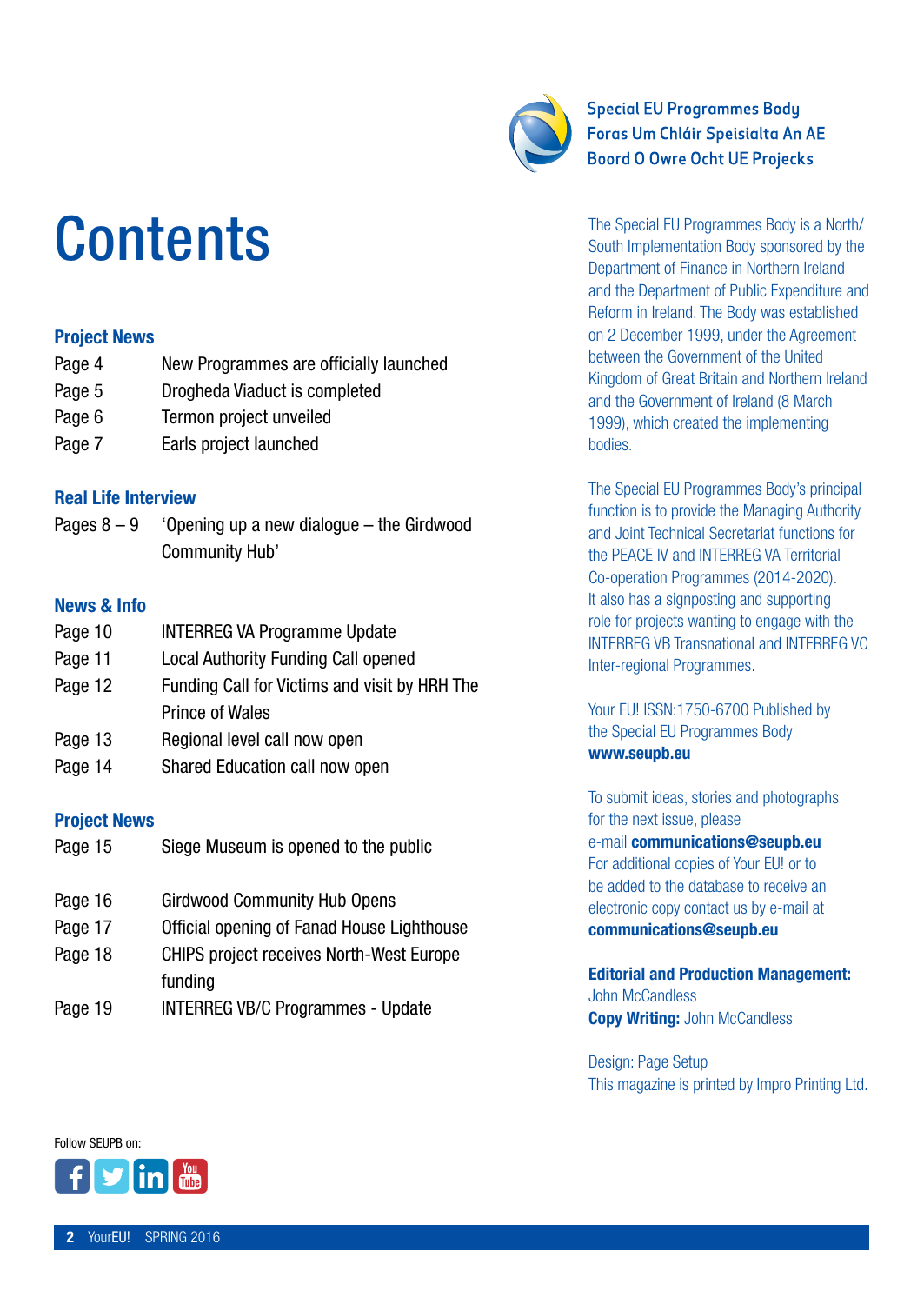### Chief Executive's Foreword

This is an exciting time for the SEUPB as we open funding calls for the new €283m INTERREG VA Programme and the €270m PEACE IV Programme.

By the time this edition is published all of the funding calls under the INTERREG VA Programme will have been opened. We have already received applications for a number of the Programme's objectives, which are currently under review using our new two stage assessment process.

A large number of funding calls have been opened under PEACE IV, representing about half of the total Programme. Project assessment for both of the Programmes is progressing and we will be in a position to make funding awards towards the end of the year.

Under INTERREG VA this support will create 514 years worth of PhD level research to support cross-border enterprise development and the provision of enhanced health and social care for over 50,000 people living on both sides of the border.

In order to help people access support we have co-ordinated a series of funding call workshops across the region. Interest and attendance at these events has been high and we anticipate that they will result in the submission of good quality and eligible applications.

The last few months have also seen the official launch of a number of capital build projects under the 'shared space' priority of the PEACE III Programme. All of these projects have been designed to help bring divided communities together, through the creation of a new shared space that can be used safely and comfortably by everyone.

Recently opened shared spaced initiatives include the Earls project in Dungannon, the Termon project based on the border of Donegal and Fermanagh, the Siege Museum in Londonderry and the Girdwood Community Hub in North Belfast.

All of these facilities have been completed to a very high standard and are now open for use by the public. Collectively they will act as a legacy for the PEACE III Programme and will play a valuable role in the promotion of peace and stability for many years to come.

Under the INTERREG IVA Programme, I was recently invited to take part in a special event to mark the completion of the Drogheda Viaduct refurbishment. This project will have a significant and positive impact on cross-border enterprise and tourism development for many years to come.

I was also pleased to hear that another INTERREG IVA funded project, Smart Eco Hub was



nominated for a Community and Council Award. This is a significant achievement and one which recognises the innovation in energy efficiency that was the core objective of the project.

We will continue to play an active signposting and facilitation role in the new transnational and interregional programmes for 2014-2020.

As part of this work we recently held an information seminar in partnership with the Interreg Europe Programme on future funding policy, at the Europa Hotel.

I hope that you enjoy this edition of Your EU and I would sincerely welcome any feedback that you may have as to its content.

#### Gina McIntyre

Chief Executive, SEUPB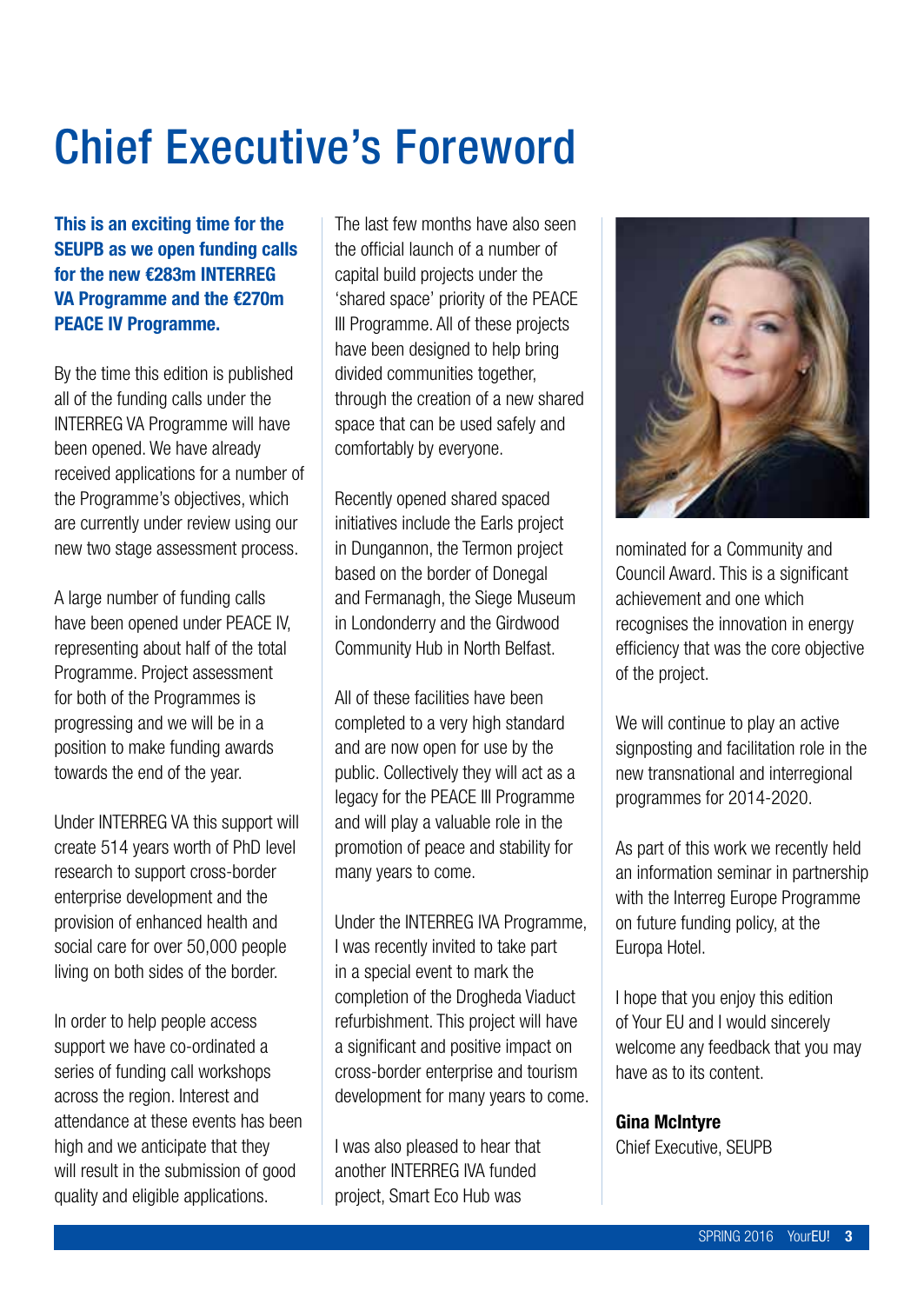### Over €0.5 billion worth of EU funding is now available to the region

The new PEACE IV and INTERREG VA Programmes for 2014-2020 were officially launched at a special event held in Skainos, East Belfast.

Three Ministers representing each of the eligible areas of the Programmes (Northern Ireland, the Border Region of Ireland and Western Scotland) were in attendance, alongside European Commission representative Deša Srsen.

Over 200 people attended the event which looked back over the success of the previous Programmes and the impact that they have made on the lives of tens of thousands of people.

Speaking at the event, the Scottish Cabinet Secretary for Infrastructure and Investment Keith Brown, said: *"I welcome this investment and commitment to strengthening our cross-border partnerships and look forward to seeing people and communities in Western Scotland sharing in the benefits being delivered to all three regions.* 

*"Funding such as this also demonstrates quite clearly how communities in Scotland gain from being an active part of the European Union. Western Scotland was incorporated into the previous round of this Programme in 2007 and we have already seen good results."* 



Local children involved in the PEACE III funded Beyond Skin project perform a native Ugandan dance at the official launch of the new Programmes for 2014-2020.

*Young participants in the PEACE III funded 'Beyond Skin' anti-racism project gave a short performance of native Ugandan dancing and singing to mark the end of the event.* 

Welcoming the new Programmes Brendan Howlin TD, Minister for Public Expenditure and Reform in Ireland, said: *"I am delighted that the Irish Government was able to secure the EU funding that forms the basis for the new PEACE Programme, which will build on the success of previous Programmes."* 

Talking about his hopes for the new Programmes, the previous Finance Minister Mervyn Storey, said: *"PEACE IV and INTERREG VA*  *will build on the achievements of the previous programmes by contributing further to the positive changes and improvements made to the lives of local people.* 

*"The new streamlined application process is a welcome development that will reduce the administrative burden when applying for funding and in the delivery of the Programmes."*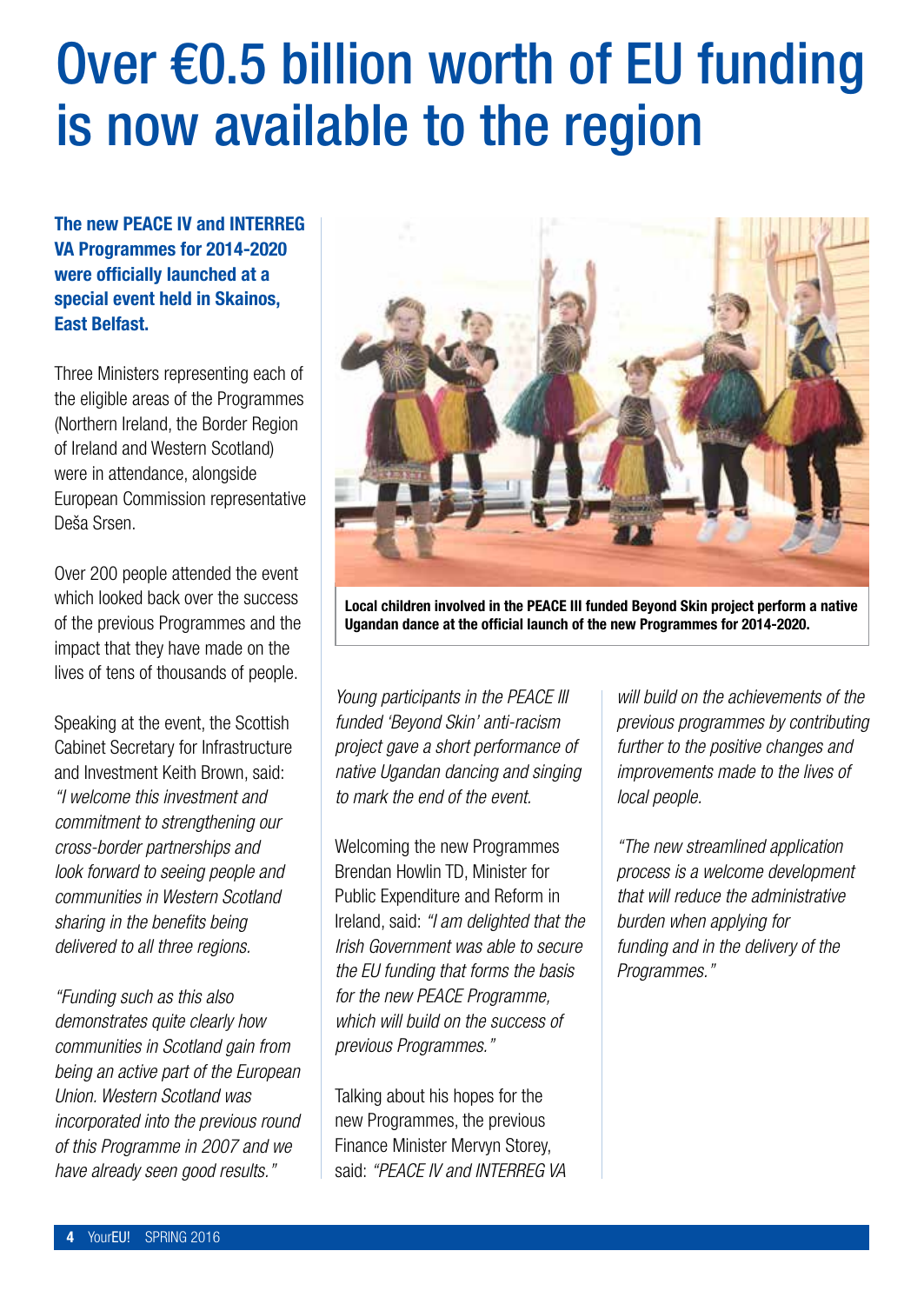### European Unior European Regiona<br>Development Func

### Drogheda viaduct launch keeps cross-border rail journeys on track

### The official launch of the newly refurbished Drogheda Viaduct took place recently at the D Hotel in Drogheda.

In receipt of  $€6.1$  million of funding under INTERREG IVA the project will ensure that existing journey times on the Dublin-Belfast railway line are maintained.

A significant refurbishment, the project involved the installation of a new drainage system to capture and remove rainwater, steelwork repairs to replace sections of the bridge's steel infrastructure and the re-laying of track work over the viaduct itself.

Match-funding for the project was supplied by the Department for Regional Development (DRD) in Northern Ireland and the Department of Transport, Tourism and Sport (DTTAS) in Ireland.

Welcoming the completion of the project Minister for Transport, Tourism & Sport Paschal Donohoe TD said: "*The rail line connecting Dublin and Belfast provides a very important cross-border transport link.* 

*"The refurbishment of the Drogheda Viaduct on the line will help ensure that we continue to enjoy safe, efficient and punctual rail services along this strategic transport corridor, which plays a key role in supporting* 



Pictured (l-r) at the event are Paschal Donohoe TD, Michelle McIlveen MLA and Gina McIntyre, CEO of the SEUPB.

*the development of trade and tourism between the two biggest cities on the island."* 

Designed by Irish civil engineer Sir John MacNeill construction of the viaduct was originally completed in 1885 and at the time was considered to be one of the wonders of the age.

The old paintwork covering the viaduct has now been removed and replaced with a more suitable and modern protective paint system which will help to safeguard the stonework over many years.

Congratulating Irish rail on the refurbishment work Northern

Ireland's Minister for Regional Development Michelle McIlveen, said: *"I congratulate everyone involved in the successful completion of the Viaduct refurbishment project. This is a significant achievement which will ensure that our future plans for improved and modernised crossborder services between Belfast and Dublin are realised."*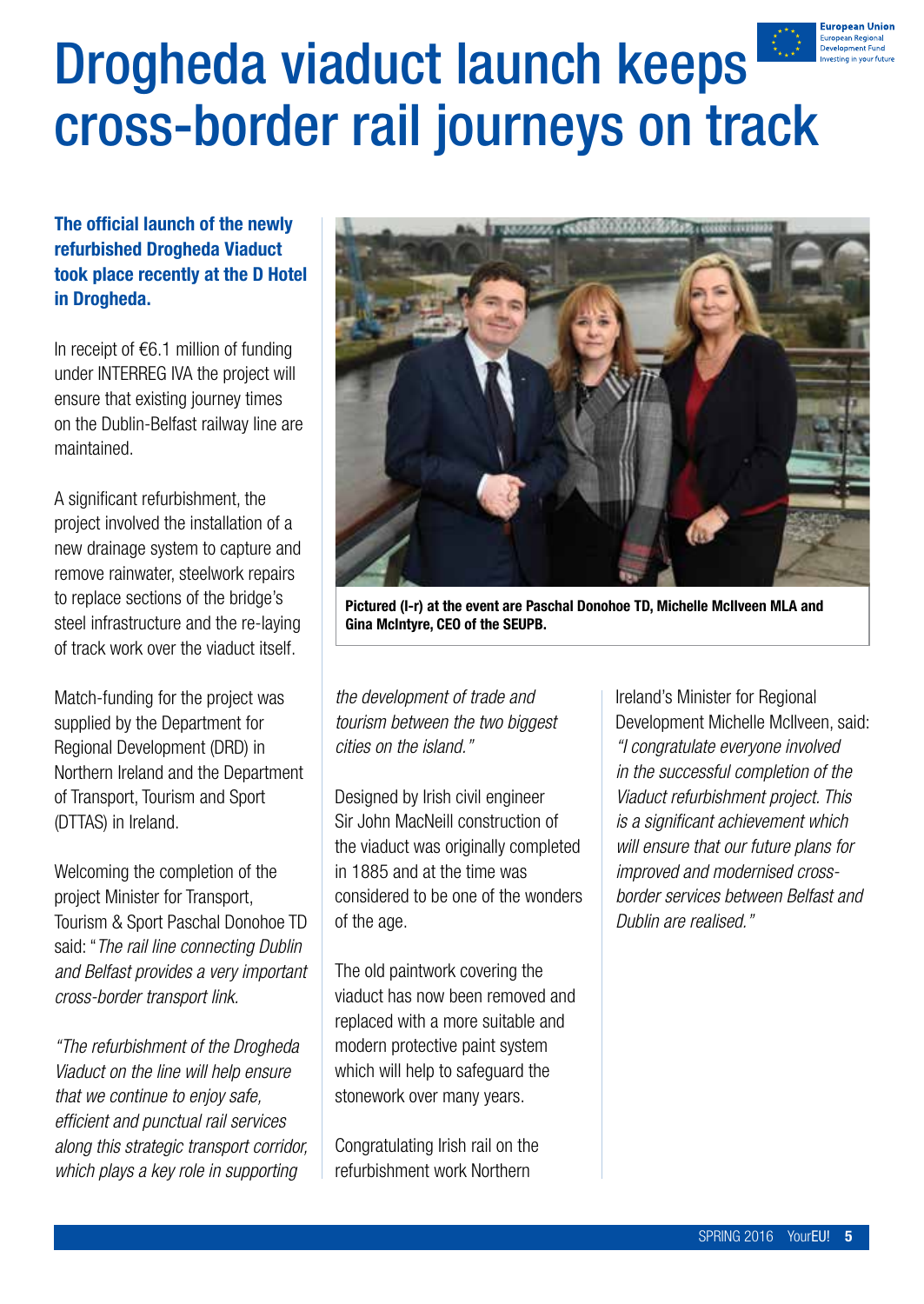### Cross-border Termon project is unveiled

A new shared space capital build project which has helped to transform the twin villages of Pettigo in Donegal and Tullyhommon in Fermanagh, has recently been unveiled.

Using the river Termon as a focus for the regeneration work the project was led by Donegal County Council in partnership with Fermanagh District Council and ADoPT (the Association for the Development and Tullyhommon).

The main construction work of the project involved the development of the Termon Complex, a replacement for the old community hall.

The Termon Complex is a multipurpose cross-community centre, complete with indoor sports facilities, black box theatre, gym and training rooms as well as Welcome Centre providing information on the history of the area.

Adjacent to the Termon Complex, in landscaped grounds, is a children's play-park and floodlit AstroTurf games area.

Another important part of the development, is the 'Little Smarties' Pre-school childcare facility which includes, in addition to day-care facilities, a sensory room and outdoor play-space.

Match-funding for the project has been provided by the Department for Social Development in Northern



Pictured (l-r) are Joe McHugh TD, Gina McIntyre CEO of the SEUPB, Martin Eves Chairman of ADoPT and First Minister Arlene Foster MLA along with two local schoolchildren at the launch of the project.

Ireland and the Department for the Environment, Community and Local Government in Ireland.

Speaking at the official launch of the project Irish Minister of State Joe McHugh TD, said: *"I am delighted to be invited here today to celebrate in the successful conclusion of this project. I am very impressed by the new facilities that have been created and the transformative impact that the project has had on both villages. In creating a new shared, safe space it will encourage greater levels of peace and reconciliation long into the future."* 

The project also involved the construction of a pedestrian footbridge across the River Termon, symbolically uniting both villages.

The Methodist Hall in Tullyhommon was refurbished and extended for use in a number of cross-community activities.

As part of an environmental improvement scheme, under the project, commercial and domestic properties have also been repainted to improve the overall appearance of the village.

Welcoming the completion of the project the Minister for Social Development, Mervyn Storey said: *"The villages of Tullyhommon and Pettigo have demonstrated what can be achieved through the ambition and determination of communities coming together and working for a common goal."*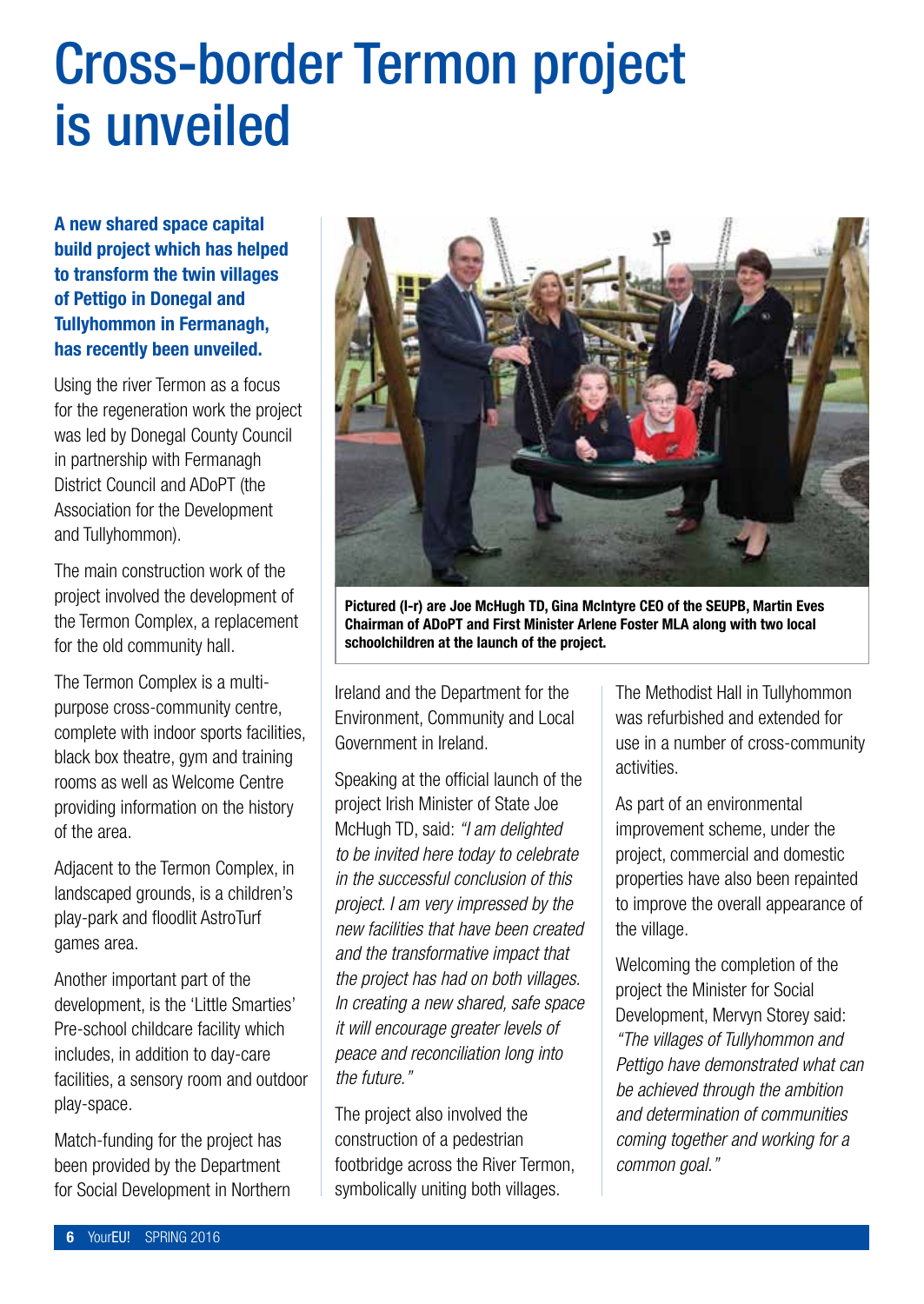

### Earls project is launched

### The £7 million EU PEACE III-funded Earls project in Dungannon was officially launched in March.

The project has created a new events space at the Hill of the O'Neill, a cross-community walking trail which cuts through the town and new office space at Railway Park for use by a number of local community organisations.

The office space within the newly named 'Junction building' is now home to South Tyrone Empowerment Programme (STEP), Willowbank Resource Centre and Inspire Mental Health (formerly Beechview Beacon Day Support).

The event space includes state-ofthe-art conference facilities and a viewing tower on the historic Hill of the O'Neill.

The 6.9km walking trail links key recreational spaces across the town and has been designed to encourage greater levels of positive crosscommunity contact.

The Earls project was delivered by Mid Ulster District Council alongside a consortium of local partners led by STEP.

Speaking at the official launch event for the project Bernadette McAliskey, CEO of STEP, said: *"We want the building to become central to community activity in the Dungannon and Mid Ulster area. We want all* 



Pictured (l-r) are Councillor Kim Ashton, Councillor Linda Dilllon, Mark Kelso Director of Public Health and Infrastructure with Mid-Ulster District Council, Gina McIntyre CEO of the SEUPB and Bernadette McAliskey, Chief Executive of STEP Northern Ireland.

*individuals and groups to feel that this building belongs to them and encourage them to contribute to its success."* 

Welcoming guests to the official launch of the project Chair of Mid Ulster District Council, Councillor Linda Dillon said: *"The Hill of the O'Neill was a hugely important stronghold for centuries and is a significant part of our heritage and a key visitor attraction in Mid Ulster.* 

*"This funding has allowed the Hill to be enhanced yet further, opening up its potential and providing a dedicated events space, which is already in demand as a location. Together with the addition of the* 

*pathway and the development of the new community building, this £7m investment has made a substantial difference to the town and my thanks go to all those who have contributed to the creation of such great facilities."* 

Match-funding for the project has been provided by the Department for Social Development in Northern Ireland and the Department of the Environment, Community and Local Government in Ireland.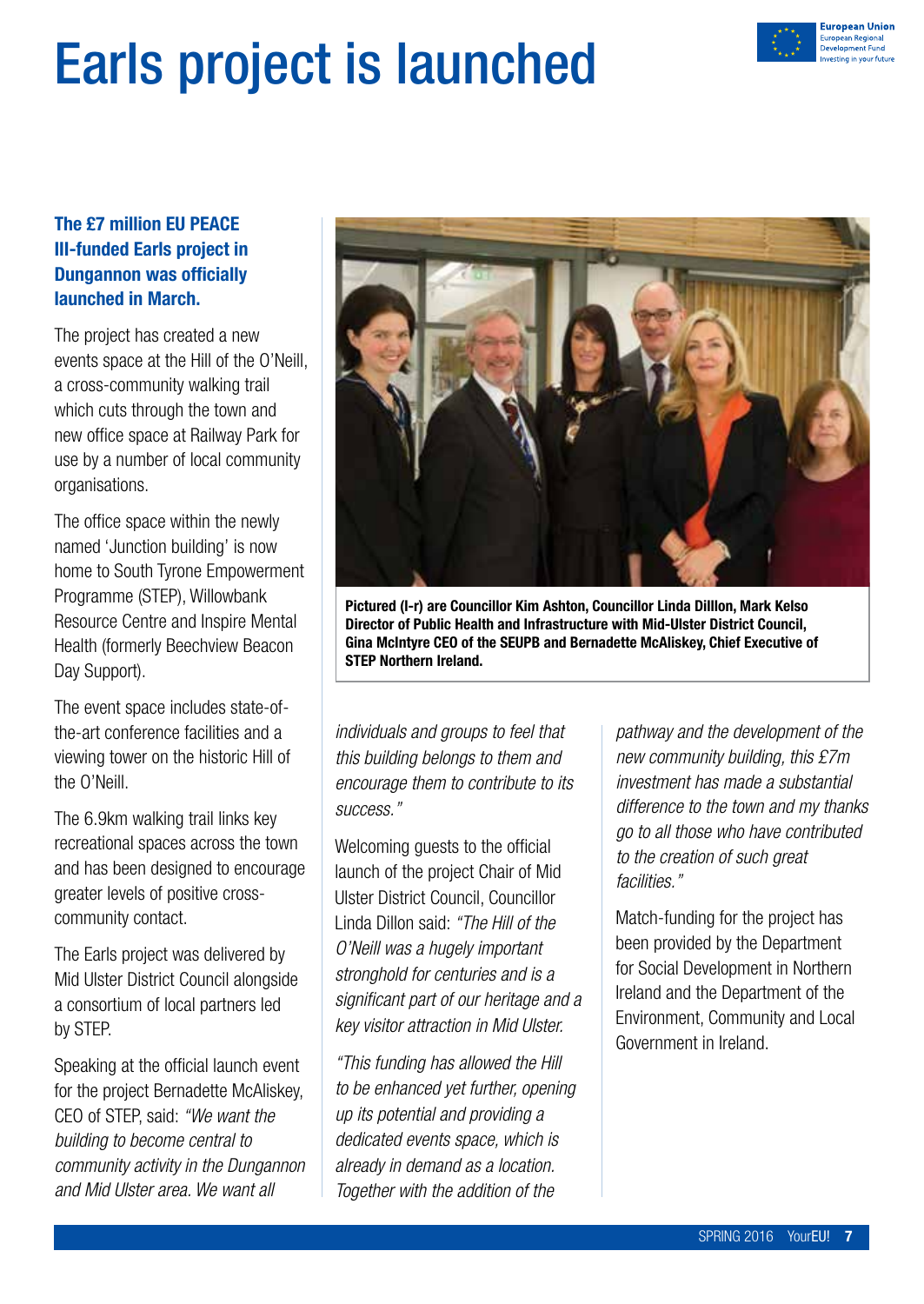# Real Life Interview



Pictured (l-r) Manus Maguire from the Clifton Community Regeneration Forum is joined by Ian McLaughlin from the Lower Shankill Community Association at the recently opened Girdwood Community Hub.

#### 'Opening up a new dialogue – the Girdwood Community Hub'

A derelict space at the heart of an interface area in North Belfast has been completely transformed thanks to EU PEACE III funding.

Previously the location of a demilitarised army barracks the site had, for many years, acted as the back-drop for sectarian-based clashes between young people living within the local area.

The Girdwood project was created to help tackle these problems and turn the site from a focus of division into one which would encourage local communities to come together peacefully.

Your EU spoke to two of the local community representatives behind the project who worked closely with Belfast City Council to turn the Girdwood Community hub into a reality.

Manus Maguire works for the Clifton Community Regenerative Forum. He was heavily involved in a lot of the public consultation work that started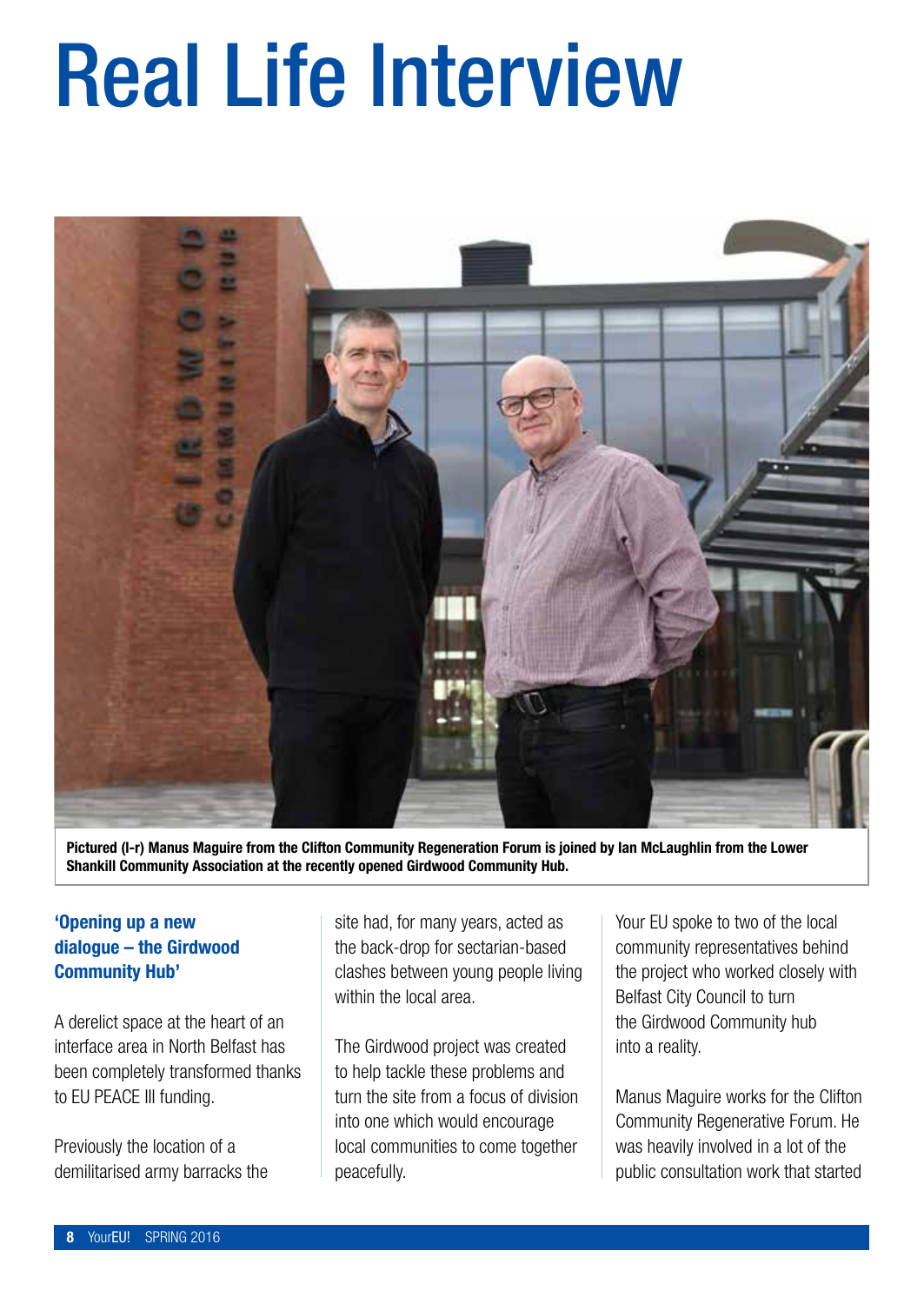

back in 2009, when the project was first being conceived.

*"Ensuring meaningful community buy-in was one of the first hurdles to be overcome at the start of the project. We worked very closely with Belfast City Council to ensure that local residents, from both sides of the community, knew what was going on and were able to give their opinion on what they wanted Girdwood to be,"* said Manus.

Various methods were used to capture the views of local people and ensure that their voices were heard. Manus and his team went door-todoor with information provided by the Council to help stimulate interest in the project and ensure it would meet the needs of the community.

*"During the initial consultation period we helped the Council to engage directly with local people. This was essential if we were to ensure that the project was a success. We even co-ordinated a family fun day to get both sides of the community together in one place where they could share their views on what Girdwood should deliver.* 

*"This type of community-led consultation continued throughout every stage of the project and involved a number of different partners, culminating in the creation* 

*of the Girdwood Community Forum. It also allowed the local community to actively engage with a number of statutory agencies that they hadn't been able to do so before,"* continued Manus.

Ian McLaughlin, a project manager with the Lower Shankill Community Association, was also heavily involved in the development of the project. He sees it as much more than a community and sports facility.

*"Girdwood is a really good example of a peace and reconciliation project that works. It has created a shared safe space where people from different backgrounds can meet, relax and learn from each other. The facility is used in equal measure by people from a Protestant/Unionist and Catholic/Nationalist background. It takes nothing away from either community but gives so much to both of them,"* said Ian.

A large part of the Girdwood Community Hub is leased by Belfast Metropolitan College which offers a range of different training and education courses for young people.

The Hub also has a dedicated space for young people, including a drop-in service and other youth development facilities. Ian believes that it is already making a huge impact on the lives of local young people.

*"A lot of the government support and investment that has been provided throughout the peace process has been geared towards adults. Even though most of our young people today would have been too young to actually experience the conflict at first-hand, they have still been seriously affected by it.* 

*"Girdwood provides them with much needed support and also an opportunity to mix with and create friendships with young people from the 'other' community. In doing so they are being given the opportunity to challenge their conceptions of what a 'Catholic' or 'Protestant' person is and bring this fresh, more balanced perspective, home to their families,"* continued Ian.

Looking forward both Ian and Manus are keen that the centre is managed by the local people, on a cross-community basis. They see this as the next logical step in the development of Girdwood to ensure that it has a positive and transformative impact long into the future.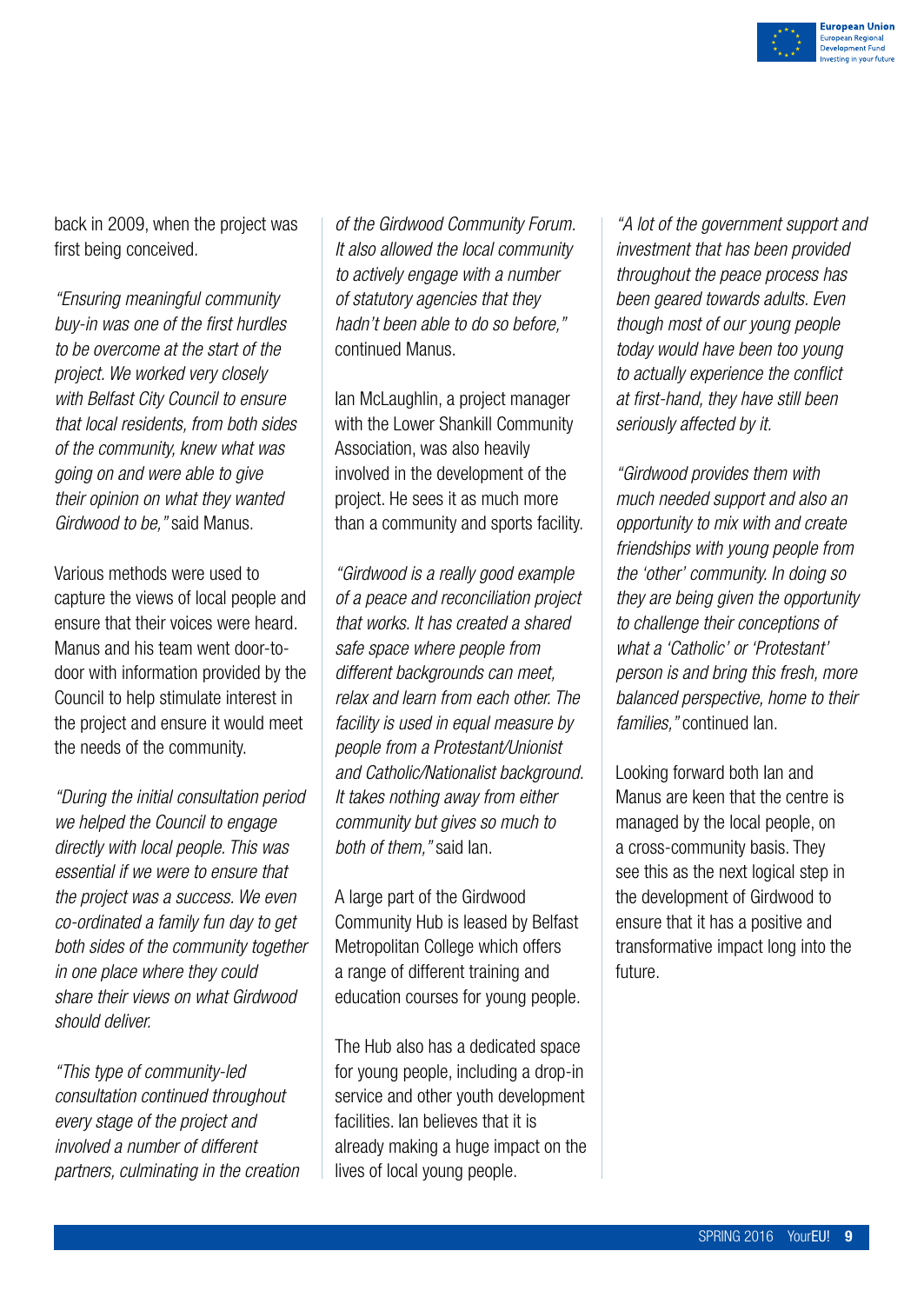### INTERREG VA Programme Update

Following the opening of the first calls for the new INTERREG VA Programme last year, a number of applications have been submitted for assessment by the SEUPB.

Three applications were received under the first Research and Innovation (R&I) call, with two proceeding on to the second assessment stage. This call will result in a significant increase in the percentage of SME'S and microbusinesses across the region which are involved in R&I involving crossborder collaboration.

A total of 21 applications were received under the health funding call. Of these 14 have successfully moved on to the second stage of assessment. The call will help a target figure of approximately 50,000 people access a wide-range of different health and social care services including mental health provision, support for socially isolated disabled people and enhanced community care for older people.

One application was received under the transitional waters element of the environment call of INTERREG VA. This application will now move on to stage two of the assessment process.

A total of 12 applications were received for the remainder of the Environment call. Four were received for Habitats and Species, six in support of the marine environment and two dealing specifically with cross-border river basins. These applications are currently under assessment within stage one.

Six applications in total were received for the sustainable transport objective of the INTERREG VA Programme. Two of these applications were for a new multimodal transport hub and four for cross-border greenways. All of the applications are under assessment for stage one.

The final funding call under the R&I theme of the Programme was opened on 21<sup>st</sup> March and closed on 6th May.

Funding call workshops have been held for all of the relevant funding calls. These events were designed to highlight the unique results and objectives of each call in order to assist potential beneficiaries with their applications.

Attendance at all of the events was high, reflecting the significant level of interest in the new INTERREG VA Programme.



Keith Moran, Managing Director with SL Controls, based in Sligo which received business development support from the previous INTERREG IVA Programme.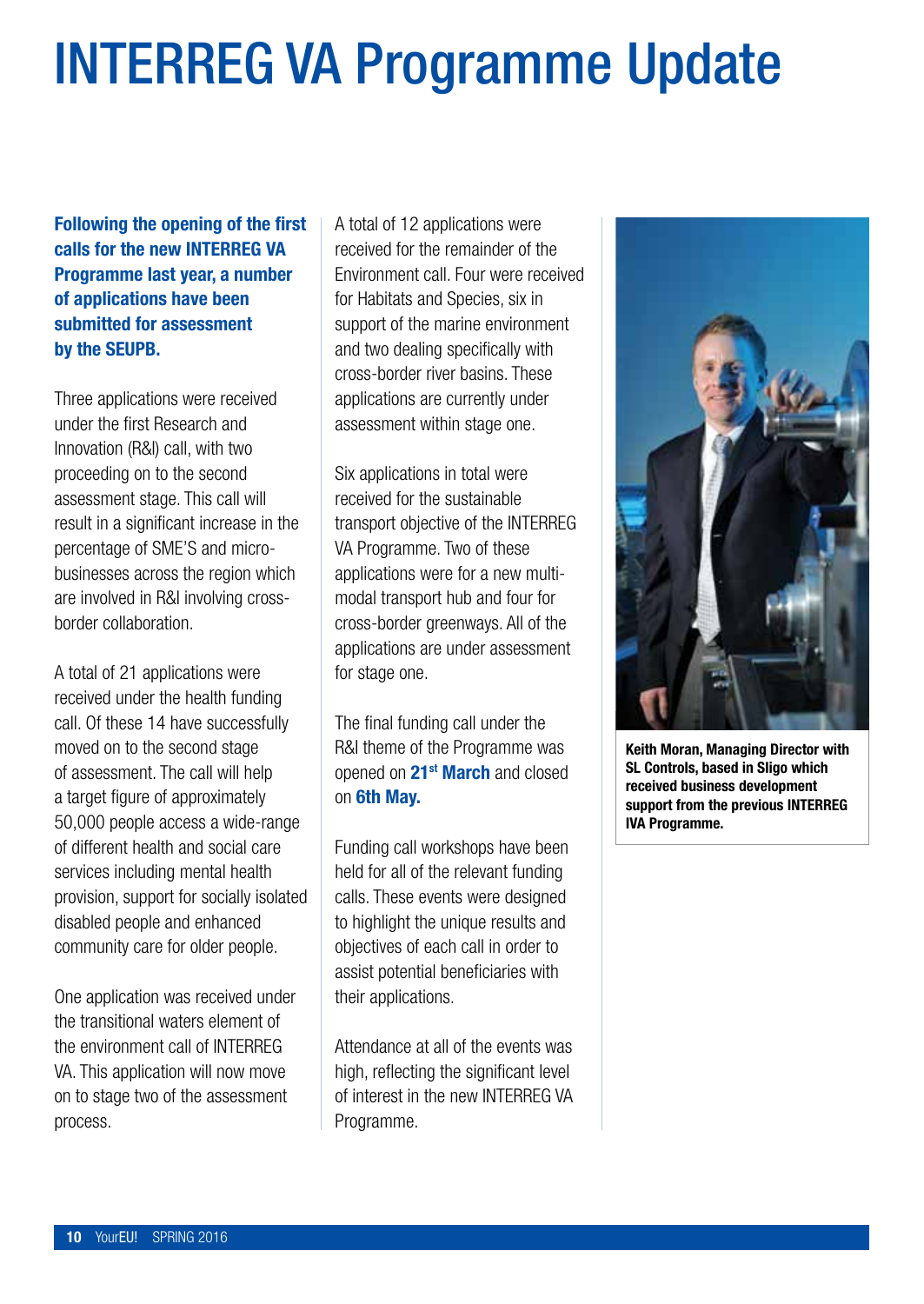

### Grass roots level funding call opened under PEACE IV

A funding call was issued at the start of March, under PEACE IV, to local authorities across Northern Ireland and the Border Region of Ireland.

The call relates to the creation of locally-focused PEACE Action Plans to be delivered by the local authorities across the region.

For this new programming period the available funding will be split over three distinct thematic areas.

These areas include support for; children and young people; the creation of new shared spaces and services; and the promotion of positive relations between different communities.

As part of the call the local authorities are currently engaged in an extensive public consultation exercise to help them identify key areas of need within their jurisdictions.

Given the success of the local authority delivery model under the previous PEACE Programme, it was decided that it be used again to ensure that funding reaches down to a grass-roots level under PEACE IV.

All of the local authorities will be working in partnership with private sector providers, trade unions, local government elected representatives



Children from Ballymena Polish Saturday school perform at a special event to mark the end of the North East Partnership's PEACE Action Plan.

and the voluntary and community sector in the delivery of their Action Plans.

These partnerships will result in a greater capacity for the local authorities to address reconciliation, cultural diversity, conflict transformation and equality – all key themes within the PEACE IV Programme.

The financial allocation available to the local authorities is approximately €81.17 million, representing just under a third of the total value of the Programme.

The allocations for both Northern Ireland and the Border Region are based on per capita (Census) and deprivation (NI Multiple Deprivation Measure and Trutz Haase Deprivation Index). This means that each local authority area has its own indicative budget that can be applied for.

The funding provided under the Programme will enable local authorities to make a meaningful change in the development of positive cross-community relationship building.

Targets include an increase in the percentage of 16 year olds who think that relations between Protestants and Catholics are better than they were five years ago.

As well as a reduction in the percentage of people who would prefer to live in a neighbourhood with people of only their own religion.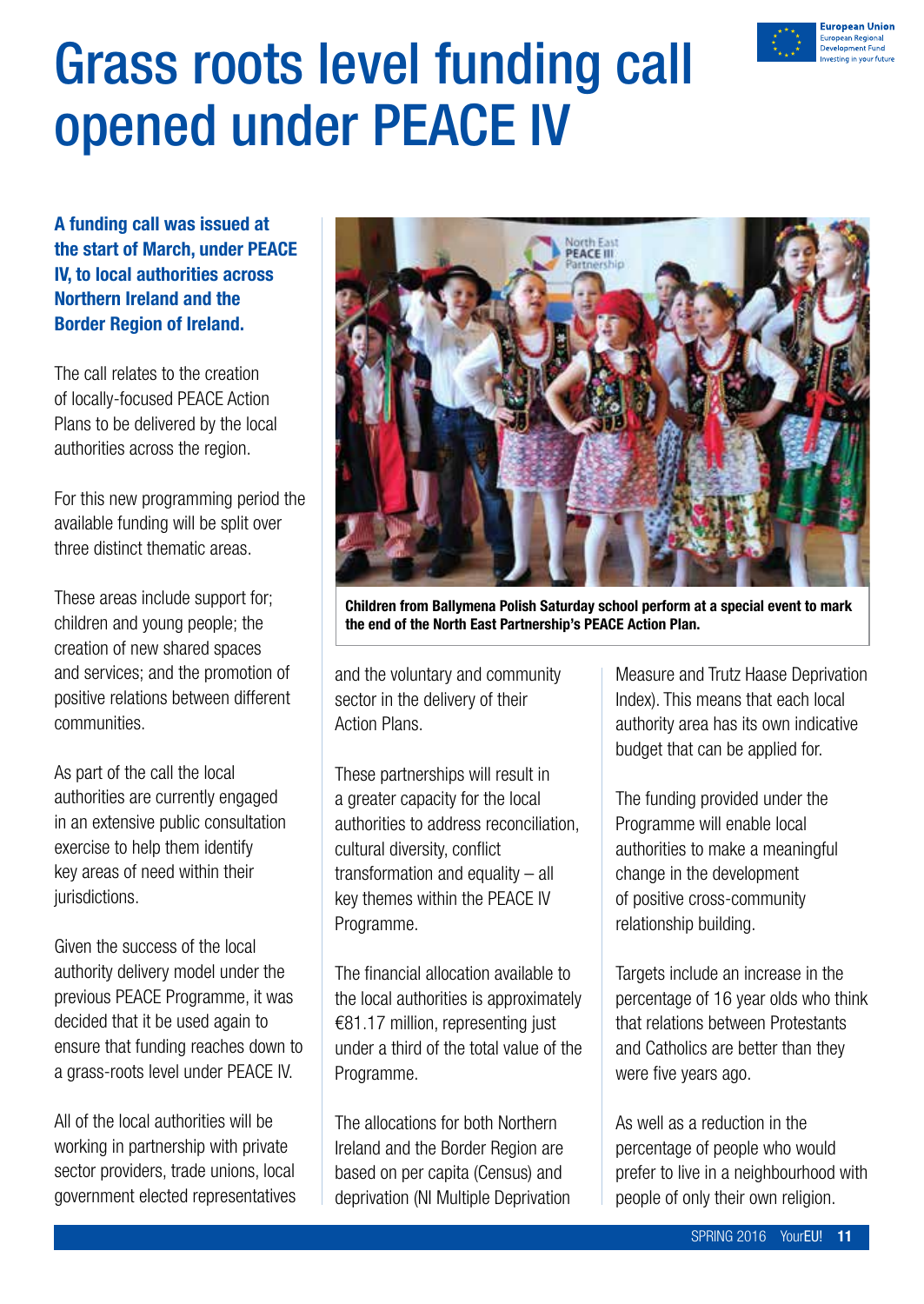### Funding Call for Victims is opened

### The SEUPB opened a closed call on the 3rd March aimed specifically at addressing the needs of victims and survivors of the conflict.

The Good Friday Agreement / Belfast Agreement recognises the need to acknowledge the suffering of Victims and Survivors and to provide services that are supportive and sensitive with a role for statutory and communitybased organisations.

Using the statutory definition of victims and survivors as detailed

### HRH Visit to REACH project

The EU PEACE III-funded REACH (Reaching out through Education and Cultural Heritage) project hosted a visit from His Royal Highness The Prince of Wales on a recent trip to the region.

During his tour of the newly refurbished museum in Sloan's House Loughgall, The Prince was able to learn more about the early development of Orangeism and the outreach activity undertaken by the Orange Order through the project.

REACH involved the refurbishment of Sloan's House and Schomberg House in East Belfast. Both facilities are being used on a cross-community basis to encourage greater levels of

in the 'The Victims and Survivors (Northern Ireland) order 2006' the call has a total value of €17.6 million. It will be delivered by the Victims and Survivors Service (VSS) who will co-ordinate the delivery of all outputs under the call on a crossborder basis.

An ambitious target of 17,650 victims and survivors, or members of their families, has been set for the call.

They will benefit from a range of different interventions including

advocacy support in relation to historical processes and enquiries, a resilience programme to address mental health issues and assessment support to address other, more specific needs of victims and survivors.

For more information on the call please go to **www.seupb.eu** 





HRH The Prince of Wales on a recent visit to the REACH project in Loughgall.

mutual respect and understanding of the different types of culture which exist within our society.

Match-funding for the project has been provided by the Department

for Social Development in Northern Ireland and the Department of the Environment, Community and Local Government in Ireland.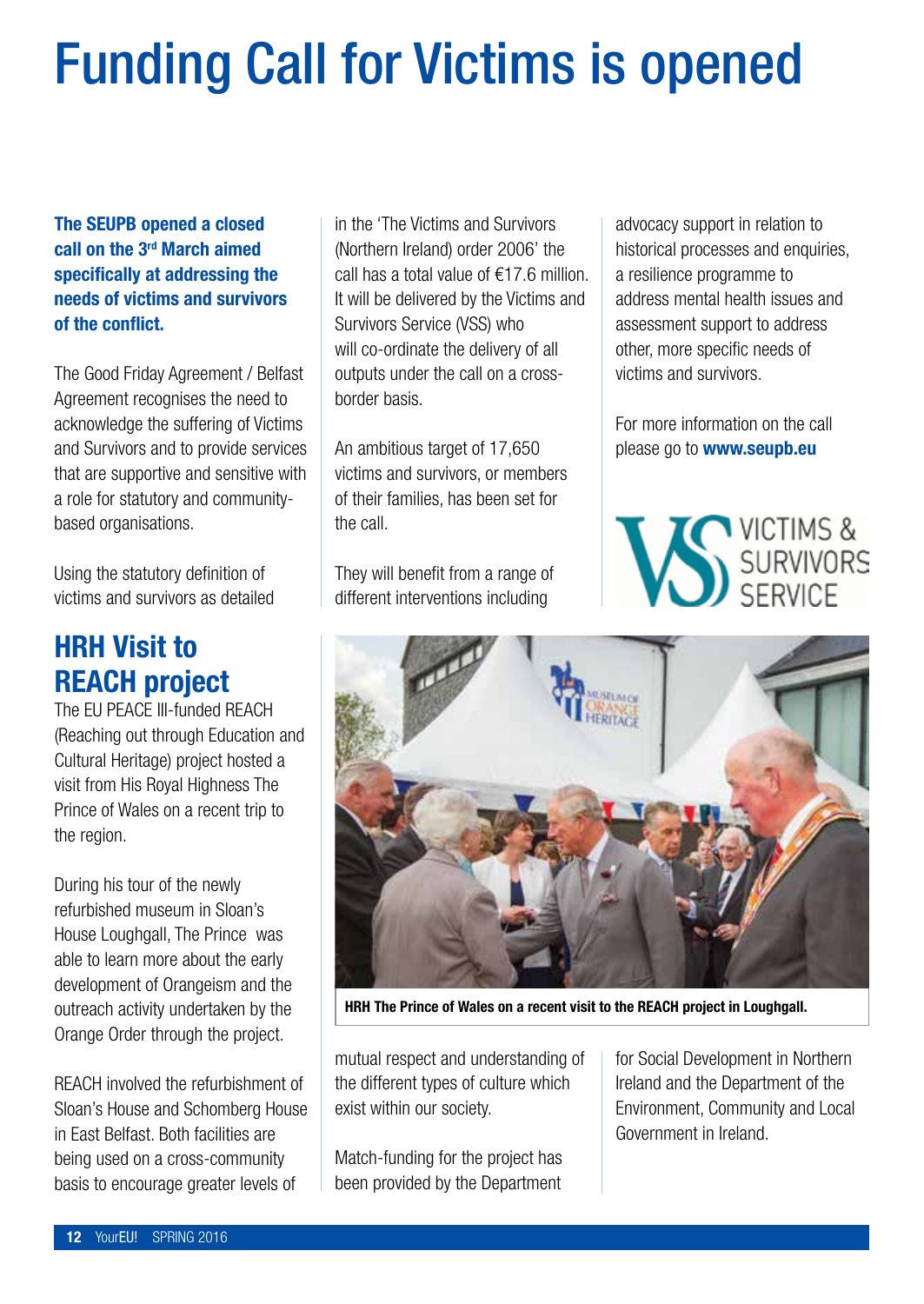

### Regional Level funding call is opened

€16.4 million worth of EU funding will be made available to promote greater levels of peace and reconciliation between divided communities across Northern Ireland and Border Region of Ireland.

A core strand of the new PEACE IV Programme, the funding aims to promote positive relations where people from all sides of the community can live, learn and socialise together, free from prejudice, hate and intolerance.

Over the next five years it will fund a number of initiatives that will encourage greater levels of community cohesion and contact, on a cross-border basis.

The call aims to increase the percentage of people who think relations between Protestants and Catholics are better than they were five years ago from 45% in 2013 to 52% by 2023.

It also aims to increase the percentage of people who think relations between Protestants and Catholics will be better in five years' time from 40% in 2013 to 48% by 2023.

These results will be collected by the Northern Ireland Life and Times Survey.



Judith Getty, a youth worker for the 'Rural Enabler' project, a peace and reconciliation initiative funded under the PEACE III Programme.

The funding call will support up to 20 different regional projects that will result in meaningful and sustained contact between persons from different communities.

Projects supported under the call will pay particular attention to minority groups and other groups who have traditionally been marginalised by society.

The call will support groups particularly impacted by the legacy of the conflict such as victims and survivors and deprived communities. It will also target young and older people, women, the faith community, those suffering from physical or

mental disability as a result of the conflict, ex-prisoners, displaced persons and former members of the security forces.

Match-funding for this element of the PEACE IV Programme has been provided by the Executive Office in Northern Ireland and the Department of the Environment, Community and Local Government in Ireland.

Applications to the call must be submitted to the SEUPB by Thursday 29th September 2016.

Full details of the funding call can be found at **www.seupb.eu**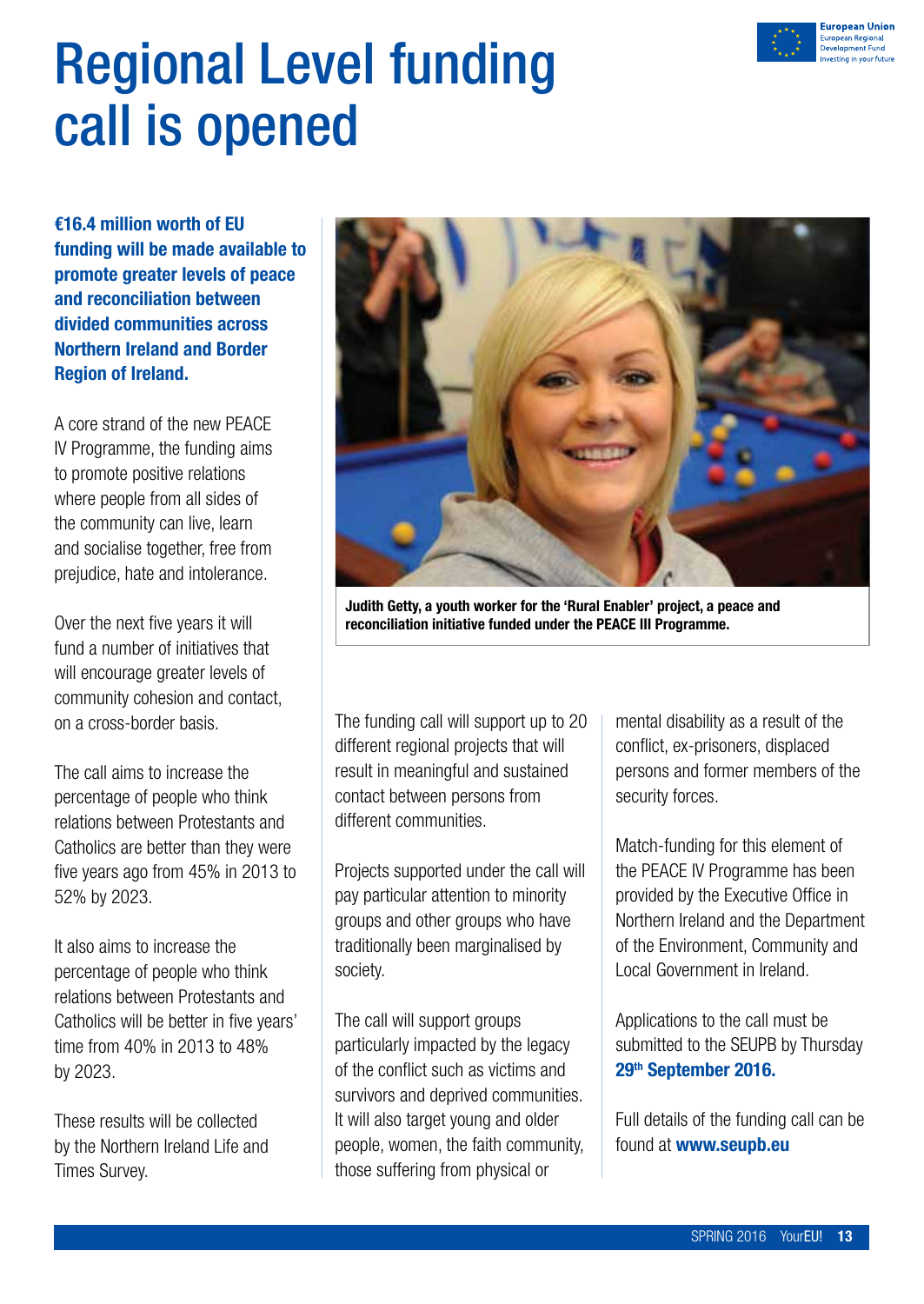### Shared Education Call Opens

€35.3 million worth of EU funding has been made available to support shared education across Northern Ireland and the Border Region of Ireland.

A core strand of the new PEACE IV Programme, the funding aims to increase the percentage of schools involved in shared education initiatives from 76% in 2013 to 88% by 2023.

Over the next five years it will fund a number of initiatives that will encourage the sustained and positive interaction of children from different backgrounds through their participation in curriculum-based classes.

Welcoming the funding call Gina McIntyre Chief Executive of the SEUPB, which manages the PEACE IV Programme, said: *"The current educational structures across the region have resulted in a large proportion of our young people being educated solely with children of a similar background. This has limited their opportunity to meet, learn and forge positive relationships with other children from different parts of the community.* 

*"In recognition of this, a significant part of the new PEACE IV Programme has been designed to help ensure that sharing in education becomes a* 



The objective aims to support up to 350 schools in shared education initiatives.

*central part of every child's education experience."* 

The funding call has an ambitious set of targets and aims to support the involvement of up to 350 schools in shared education by 2023.

It also aims to train 2,100 teachers to help lead shared education initiatives which will result in up to 144,000 years' worth of shared education classrooms by 2023.

Support will be provided to pre-school education; primary schools; post-primary schools; and partnerships between schools and youth services.

The call will also focus on schools with no or limited previous

experience of providing shared educational opportunities for children.

Match-funding for the shared education element of the PEACE IV Programme has been provided by the Department of Education in Northern Ireland and the Department of Education and Skills in Ireland.

Full details of the funding call can be found at www.seupb.eu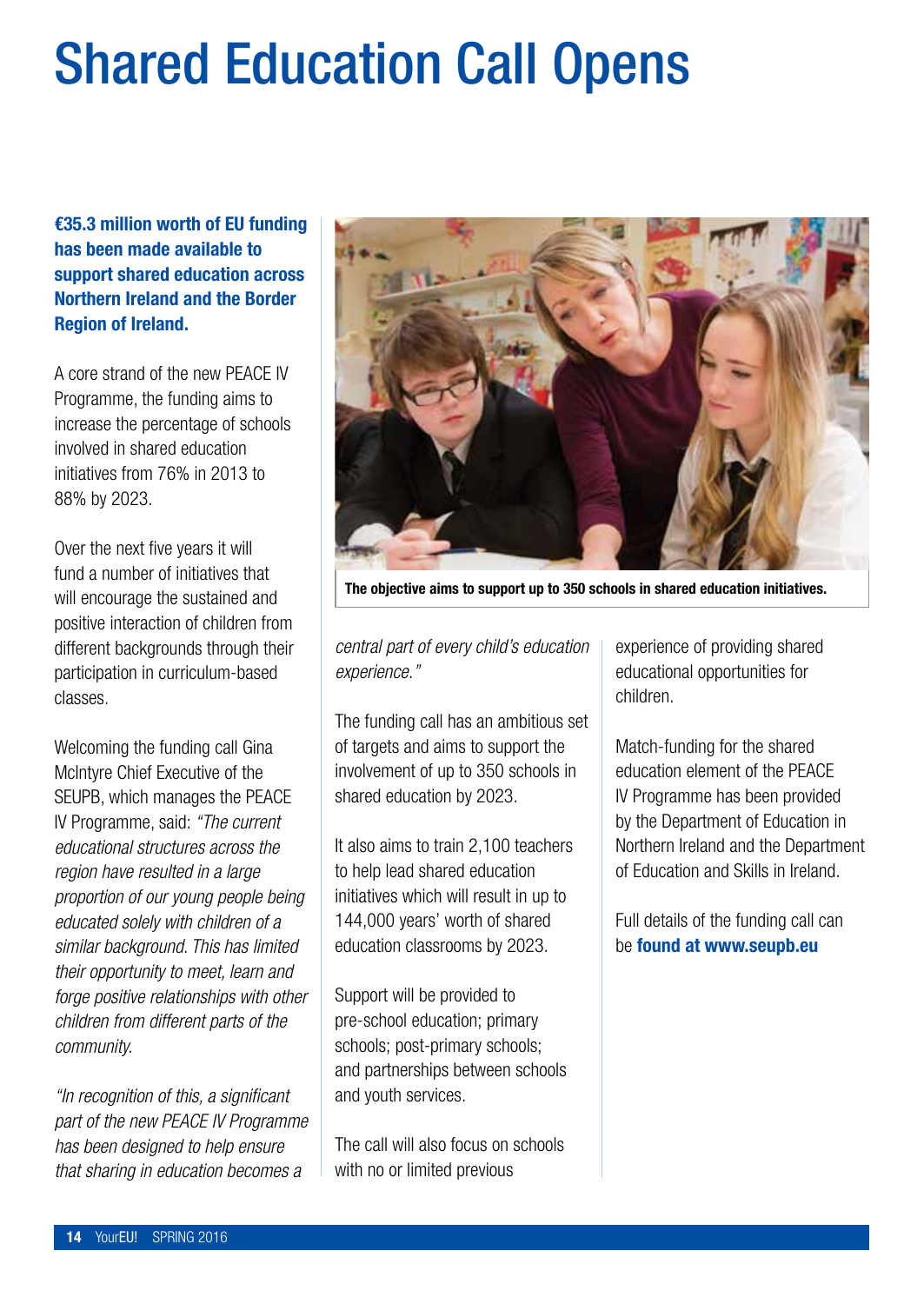

### Siege Museum is opened to the public

The Trustees of the Apprentice Boys of Derry recently unveiled a new EU PEACE III-funded interpretative centre, the 'Siege Museum', and newly refurbished Memorial Hall on Society Street, Londonderry.

The project has been designed to enhance the quality and breadth of all cross-community outreach activity undertaken by the Apprentice Boys of Derry.

Welcoming the completion of the project, Chairman of the Siege Museum Management Committee William Moore, said: *"I am delighted with the new facility and the opportunity to showcase the history of the Siege of Londonderry and the culture and traditions of the Association."*

The newly built 5,000 sq ft visitors centre contains a number of important historical artefacts including a sword belonging to Adam Murray of Siege fame, cannon balls, musket shot and medals commemorating the reformation of the Apprentice Boys in 1814.

Derry and Strabane District Council was the lead partner for the delivery of the project.

The facility will promote a greater understanding of the events which led up to the Siege and also provide



Pictured with Mervyn Storey MLA, and Lord Morrow MLA are (l-r) William Moore, Chairman of the Siege Museum Management Committee, Jim Brownlee Governor of the Apprentice Boys of Derry and Ivan Taylor, Chairman of the Trustees of Apprentice Boys Memorial Hall at the official launch of the EU PEACE III funded Siege museum.

a comprehensive insight into the history and traditions of the Apprentice Boys of Derry.

Match-funding for the project has been provided by the Department for Social Development in Northern Ireland and the Department of the Environment, Community and Local Government in Ireland.

Recognising the importance of the project, Minister Alan Kelly T.D. of the Department of the Environment, Community and Local Government said: *"This project is to be greatly welcomed as an opportunity to educate and highlight the cultural importance of the Siege of 1689. I am confident it will be used and enjoyed by all sections of the community".*

Over the next few years the project will deliver upon an ambitious set of visitor targets to include members from both the Protestant and Catholic community, on both sides of the border.

A dedicated outreach programme, funded by the Heritage Lottery Fund, is being rolled out to help meet these targets, supported by the development of a unique set of educational resources highlighting the historical importance of the Siege and its significance within Protestant culture.

For more information on the museum go to **http://** apprenticeboysofderry.org/home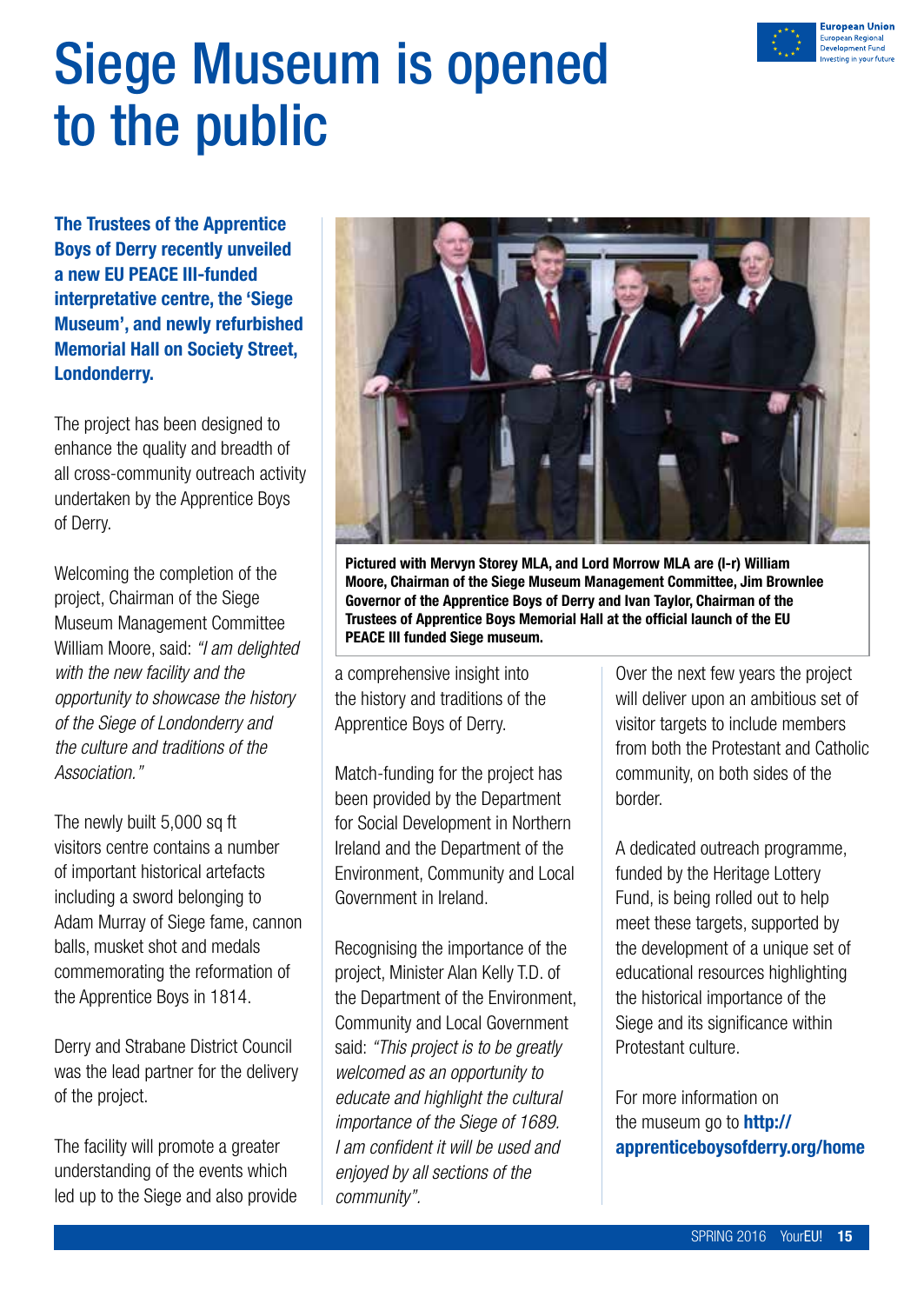### Girdwood Community Hub Officially Opens

A £11.7m state-of-the-art EU-funded community and leisure hub at Girdwood Park was officially unveiled recently during 'Community Week'.

Local residents to the area joined community and political representatives at the Girdwood Community Hub for a first look at the new shared space, which brings together a range of public services under one roof.

With a total value of £11.7 million. the hub is the first development on the former Girdwood Barracks site. Funding was provided by the EU's PEACE III Programme, Belfast City Council and the Department for Social Development.

Speaking at the opening, the Lord Mayor of Belfast, Councillor Arder Carson, said: *"The opening of Girdwood Community Hub is a significant stepping stone in the revitalisation of north Belfast, and the first major outcome of Belfast City Council's ambitious plans to transform and modernise leisure provision right across our city."*

*"From its inception, the idea of a shared, welcoming space which everyone can enjoy has been firmly supported by communities and politicians. Their input has been crucial in creating a modern, vibrant building where people can access* 



Exterior shot of the completed facility.

*much-needed leisure and learning facilities and community services. We now want as many people as possible to call in over the next week to experience the new opportunities on their doorstep, and find out how the hub can benefit them."* 

Speaking at the event Northern Ireland's Finance Minister Mervyn Storey MLA said: *"Girdwood Community Hub is an excellent example of a progressive and inclusive project funded by the PEACE III Programme.* 

*"The transformation of this underdeveloped former military barracks site has delivered a high quality shared space for the local community, a key cornerstone of the PEACE III Programme. The plans for this site will see further* 

*developments, including sporting activities, 66 new social housing units and landscaping to enhance the overall space."* 

Belfast Metropolitan College will deliver a range of courses from five dedicated classrooms in the hub. Classes in this academic year include the Prince's Trust Team Programme and Essential Skills in numeracy, literacy, ICT and entry level ICT, and the college is already working with community organisations to plan additional courses.

Match-funding for the project was provided by the Department of for Social Development in Northern Ireland and the Department of the Environment, Community and Local Government in Ireland.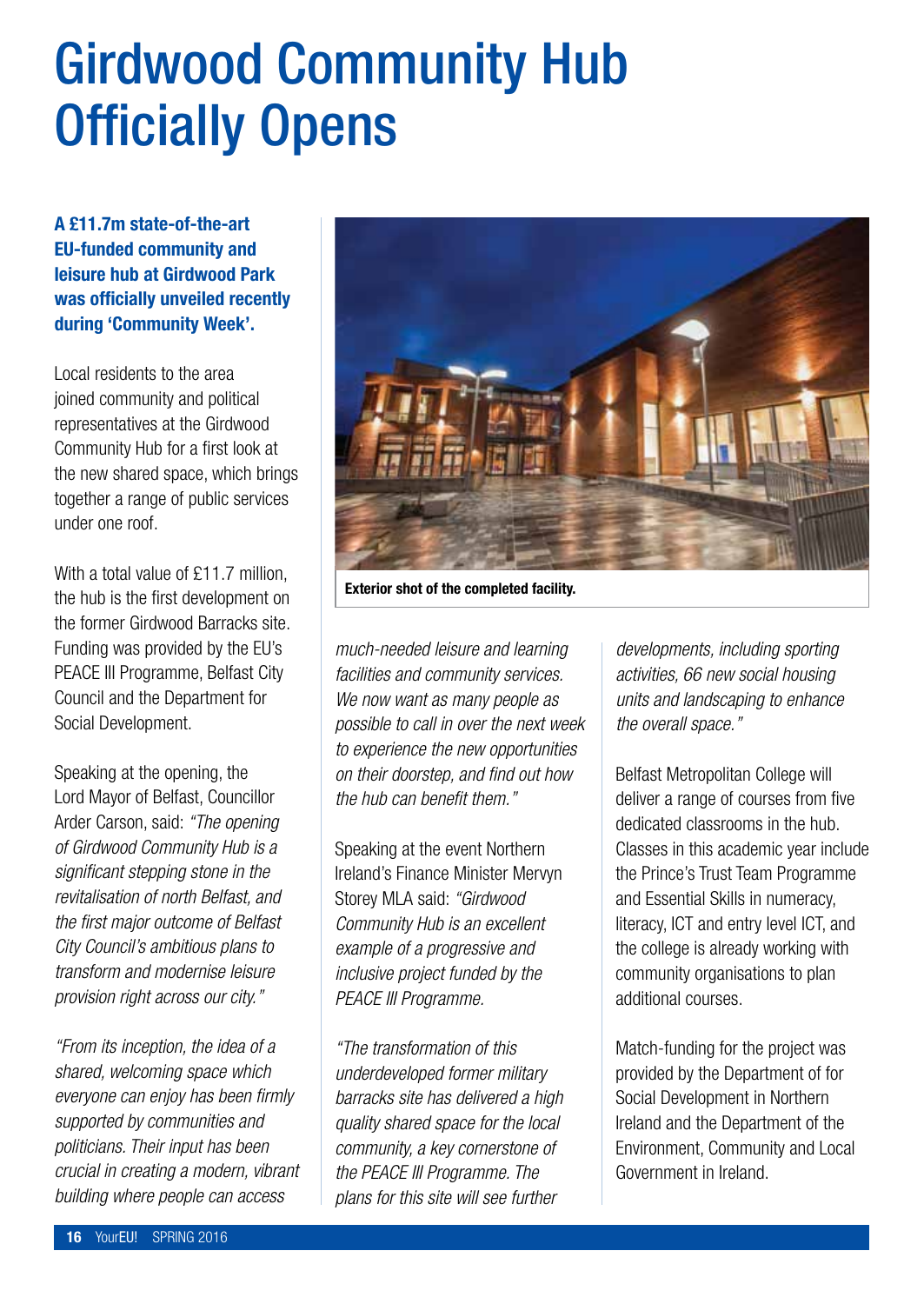

### Fanad House Lighthouse Launch

Fanad Head lighthouse in County Donegal has just opened as an exciting new tourist attraction, thanks to funding provided by the EU's INTERREG IVA Programme.

Positioned at the northern tip of the spectacular Fanad Head peninsula the structure stands 22m tall and has been voted one of the most beautiful lighthouses in the world.

It was first established nearly 200 years ago to protect seafarers and with a range of 18 nautical miles, remains an important aid to navigation for mariners.

The transformation of Fanad Head lighthouse into a new tourist destination forms part of the Great Lighthouses of Ireland project supported by INTERREG IVA.

Speaking at the official opening of the new facility, Yvonne Shields, Chief Executive of Irish Lights, said: *"Irish Lights has a long and rich history and connection to the coast and its communities. We have and continue to provide an important navigation service around the coast of Ireland and Fanad Lighthouse plays an important part in this for the North West Coast.*

*"A huge partnership of public and private sector partners came together and worked as a team to* 



Fanad Head Lighthouse

*invest in and develop this lighthouse as a fabulous visitor's experience which will help preserve our rich maritime heritage on the wild Atlantic way."*

The Great Lighthouses of Ireland project involves the refurbishment of 12 different lighthouses into new tourist attractions across Northern Ireland and Ireland.

Each of the lighthouses offer a range of services from accommodation to visitor centres and specialised guided tours.

Self-catering accommodation is available in former lightkeepers' dwellings at sites in Donegal and Northern Ireland (including Blackhead, St. John's Point in County Donegal and County Down along with Fanad Head).

Visitor centre facilities are also available at Rathlin West Light Seabird Centre.

For more information on the project go to www.greatlighthouses.com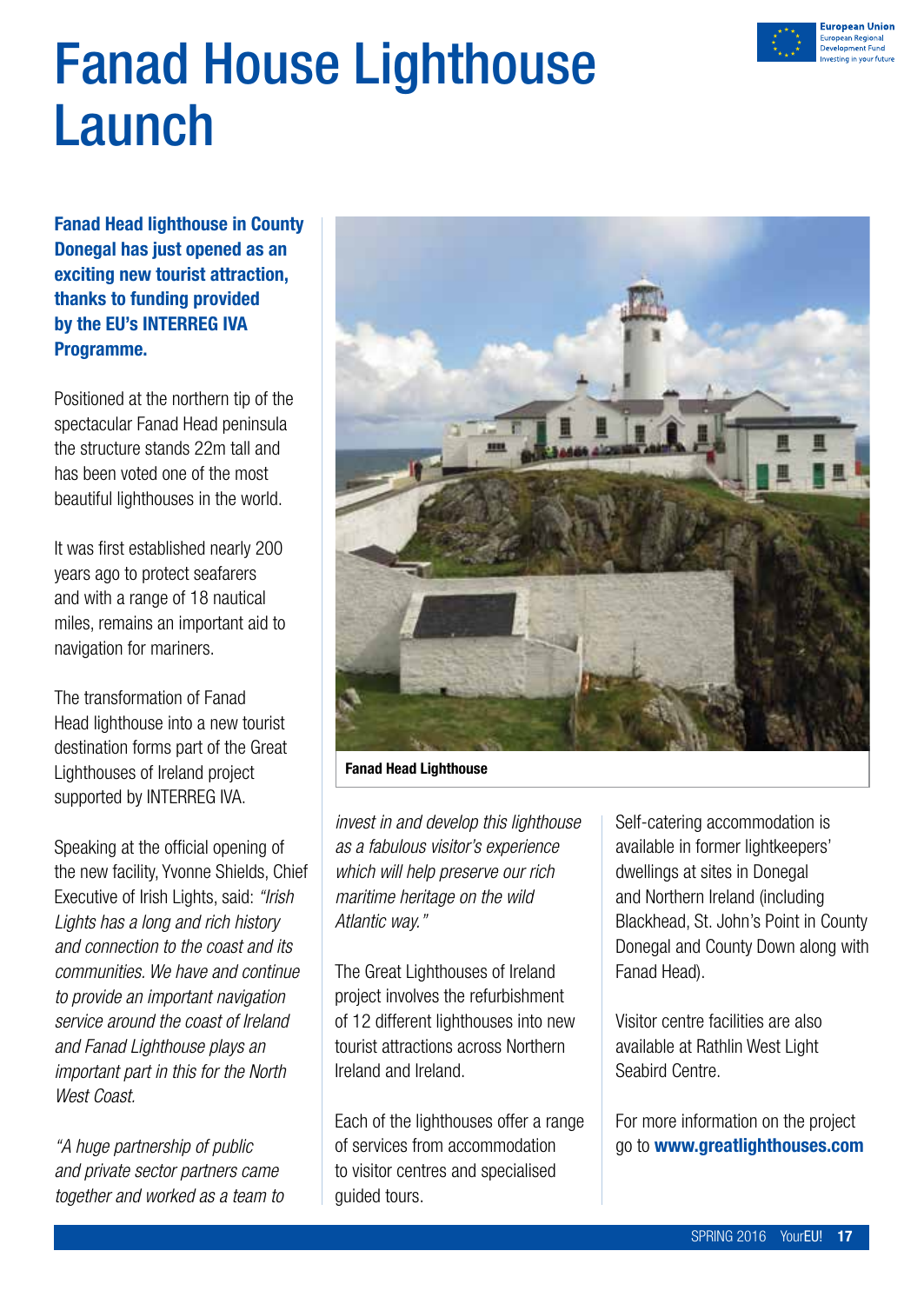### European Funding will put Belfast in forefront of Bike commuter revolution

Cycling and walking charity, Sustrans has won a major grant through Interreg North-West Europe to take forward a project worth a total of €720,000 focusing on the Comber Greenway to make cycling a more attractive option for commuters.

The CHIPS project (Cycle Highways for smarter People Transport and Spatial Planning) will see Belfast collaborate with leading cycling nations – the Netherlands and Belgium, as well as Transport for London, Germany and the Republic of Ireland over the next three years.

The €4.4m programme aims to tackle high levels of air pollution caused by car traffic in North-West Europe by building better infrastructure for cyclists and encouraging bicycle commuting.

The CHIPS' partners forecast a 150 to 300% increase in the number of cyclists as a result of the project.

Each partner is considering a specific aspect of cycling highway development. There are six programmes in the scheme across the various countries which will share their learning during the three years and beyond through the establishment of Cycle Highway Academies.

The Sustrans project will involve coordinating a survey across the



Pictured are Gina McIntyre CEO at the Special EU Programmes Body (SEUPB) and Sustrans Northern Ireland Director, Gordon Clarke.

nine partners to identify the barriers preventing people commuting by bike. In Belfast this survey will focus on people using the Comber Greenway for their commute. Programmes which Sustrans develop in Belfast will be shared and implemented by partners across Europe.

An 'Active Travel hub' will be established at the Holywood Arches in east Belfast to provide a public base for the project. There will also be investment in smart cycle storage units utilising modern technology such as swipe cards for security; bike service points and a pilot programme developing the potential of e-bikes for those who have longer distance commutes or live in hillier areas.

Sustrans Northern Ireland Director, Gordon Clarke said the investment is exciting news for Belfast and cycling.

*"We are delighted to have won this major investment for cycling in Northern Ireland,"* he said. *"There was a lot of competition for this European funding but our consortium of partners from across North-West Europe made our application hard to refuse.*

Congratulating the project, Gina McIntyre CEO at the Special EU Programmes Body (SEUPB), said: *"We were delighted to support Sustrans in their successful bid for funding from the EU Programme 'North-West Europe'. The promotion of more sustainable transport initiatives, such as cycling, is essential in contributing to a reduction in carbon emissions, and will complement the transport initiatives planned for the region."*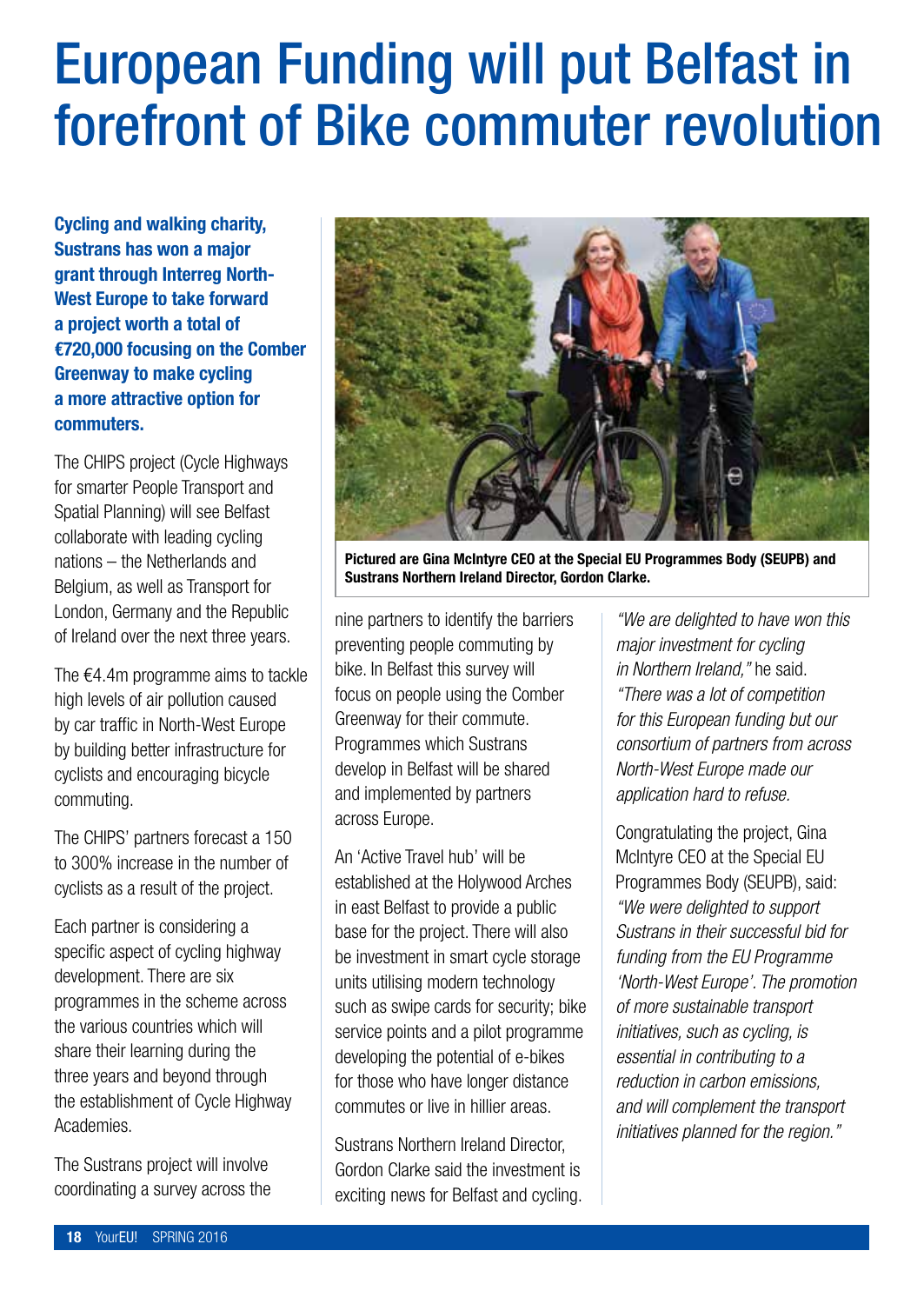

### INTERREG VB/C Programmes - Update

In partnership with the Interreg Europe Programme the SEUPB held an Information Seminar at the Europa Hotel, Belfast.

The Interreg Europe Programme helps regional and local governments across Europe to develop and deliver better policy.

By creating an environment and opportunity for sharing solutions, the Programme aims to ensure that government investment, innovation and implementation efforts all lead to integrated and sustainable impacts for local people.

The second call for applications under the Programme opened on the 5 April and closed on the 13 May. Further calls will open throughout 2017.

More information on the Programme is available at www.interregeurope.eu

The Atlantic Area Programme opened its first call for applications on the 26<sup>th</sup> April 2016. Applicants were invited to submit an Expression of Interest (EOI) by the 31<sup>st</sup> May 2016. The programme operates a two stage application process – further information can be found on the new Programme website:

#### http://www.atlanticarea.eu/



Attendees at the Interreg Europe Information Seminar in Belfast.

The Third Call under the North West Europe Programme was also open during April and May, a Fourth Call will open later in 2016 – further information can be found on the Programme website:

#### http://www.nweurope.eu/

Since the commencement of the Programmes in 2014, a total of 19 projects have been approved

with at least one Northern Ireland Partner involved, 12 of these projects involve Northern Irish and Irish partners working collaboratively to address common problems and over €4m (ERDF) has been allocated to Northern Irish partners to complete activity under the Programmes.